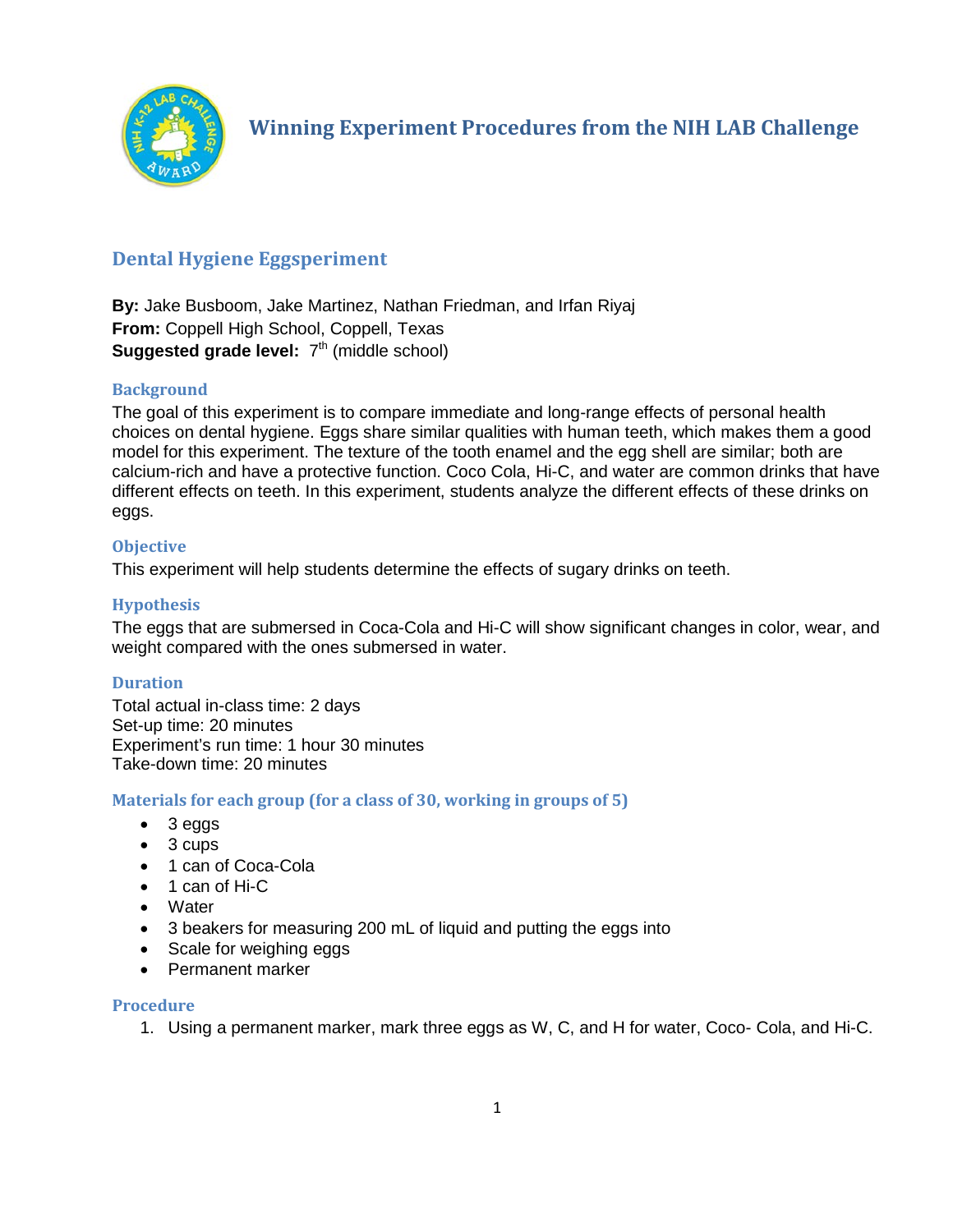- 2. Label each of three cups with your group's initials. Place each egg in a cup, and weigh each one. Record the weight and observations about the texture, color, and anything else you notice in Table 1.
- 3. Pour 200 mL of each liquid (water, Coco-Cola, Hi-C) into three separate beakers.
- 4. Check the label of each egg, and place it into the appropriate beaker of liquid so that it is fully submerged.
- 5. Let the eggs sit in the beakers for 24 hours.
- 6. Remove the eggs and record all observations, including the color and texture of the eggshell, and the color of the water, in the data table.
- 7. Weigh the eggs again and record all observations (texture, color, color of water, etc.) in the data table (**Table 1**).

#### **Data Analysis**

- **1.** Why do you think the eggs changed color, texture, and weight, if they did?
- **2.** What can you do to prevent this effect?
- **3.** What do you think are some of the individual long-term effects of drinking each of these liquids?

#### **Conclusions**

What did you learn from this lab? List any sources of error. How can you apply what you learned to your daily life?

#### **Teacher's Notes**

You can substitute other sugary drinks or sodas for the Coke or Hi-C. You can extend the lab for higher-level students by adding a segment about toothbrush and toothpaste, which demonstrates the beneficial effects of brushing your teeth. You can introduce the lab by talking about good diet habits and transition into the long- and shortterm effects.

#### **Helpful Resources**

- National Institute of Dental and Craniofacial Research (NIDCR), Oral Health, <http://www.nidcr.nih.gov/oralhealth/>
- Child Dental Health, MedlinePlus,<http://www.nlm.nih.gov/medlineplus/childdentalhealth.html>
- Women in Dental Research (video), [http://science.education.nih.gov/home2.nsf/Educational+Resources/Grade+Levels/+Middle+S](http://science.education.nih.gov/home2.nsf/Educational+Resources/Grade+Levels/+Middle+School/Women+Are+Scientists/22F9264D1238F41B8525741E005706DD) [chool/Women+Are+Scientists/22F9264D1238F41B8525741E005706DD](http://science.education.nih.gov/home2.nsf/Educational+Resources/Grade+Levels/+Middle+School/Women+Are+Scientists/22F9264D1238F41B8525741E005706DD)

### **Relevant NIH Curriculum Supplements**

Open Wide and Trek Inside,<http://science.education.nih.gov/customers.nsf/ESDental.htm> The Science of Healthy Behaviors,<http://science.education.nih.gov/customers.nsf/MSHealthy.htm> Doing Science: The Process of Scientific Inquiry, <http://science.education.nih.gov/customers.nsf/MSInquiry.htm>

#### **Relevance to the NIH Mission**

The experiment ties in directly with the mission because it explores a health-related issue and then highlights how the knowledge gained can enhance the health of participants.

*[Updated 06/08/12]*